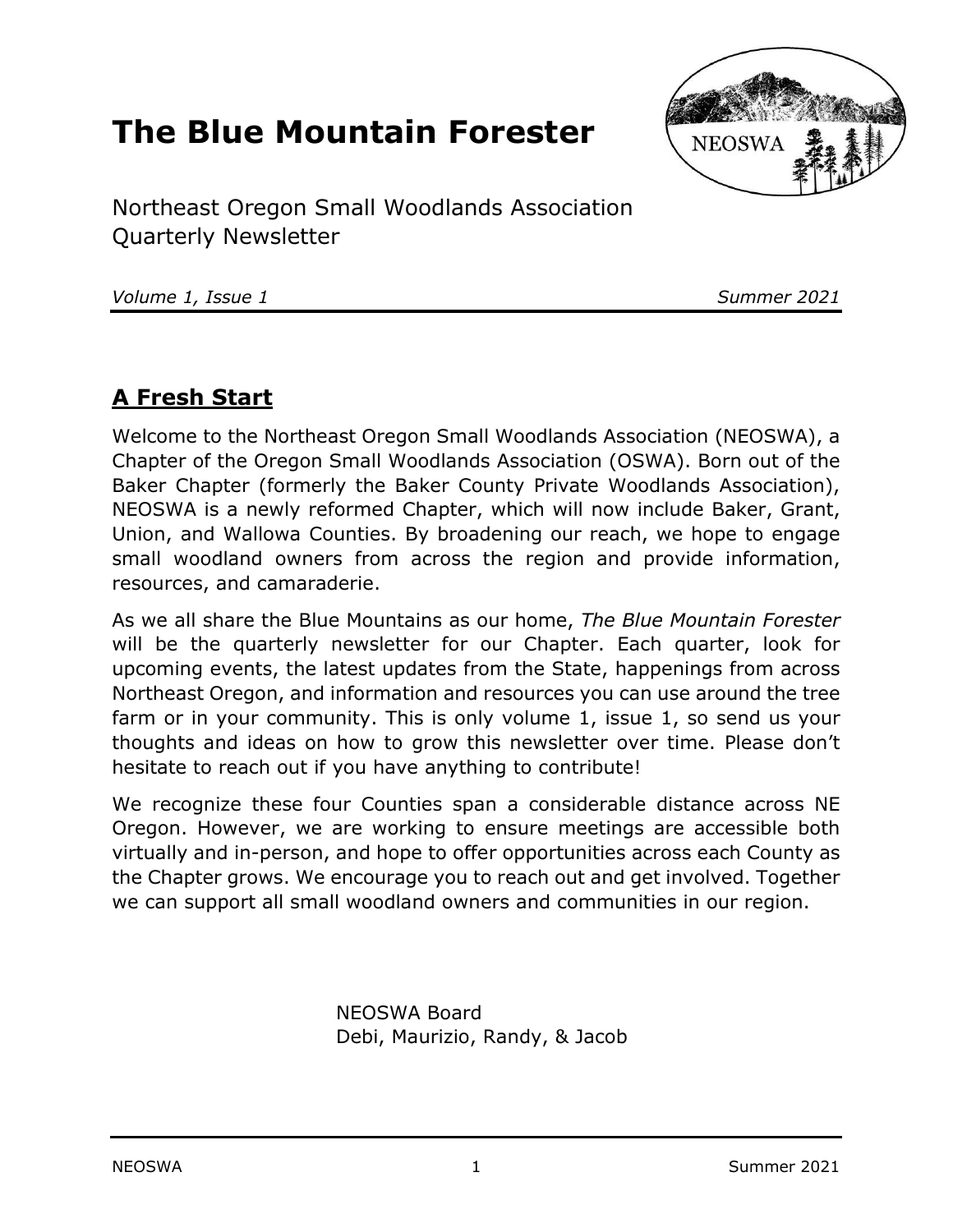### **Seedlings**

Do you need seedlings for next spring? There may be some available! Contact Jamie Knight if you are interested in submitting an order for Ponderosa pine or Douglas-fir seedlings.

#### *Jamie Knight*

*Oregon Department of Forestry Office Phone: (541) 963-0195 Work Cell: (541) 786-2039 Email: Jamie.knight@oregon.gov*



*Photo: Dave Powell, USDA FS (Retired)*

### **NEWS You Can USE: Fire and Firewise**

Mid-August already. The heat of summer has heightened all land- and homeowners to the possibility of fire, and thinking about how to prepare homes and property for this potentially devastating event. The West has been exceptionally dry this year, and fire season has been a busy one. With fire season far from over, there are still things you can do to prepare.

Across Oregon, many communities are working together to create their own plans, becoming more fire prepared, and even towards recognition as a formal "Firewise Community." This is an opportunity to be proactive! Check out the resources below to learn more.

#### *Fire and Firewise Information:*

*National Fire Protection Association (NFPA) - Firewise: [https://www.nfpa.org/Public-Education/Fire-causes-and](https://www.nfpa.org/Public-Education/Fire-causes-and-risks/Wildfire/Firewise-USA)[risks/Wildfire/Firewise-USA](https://www.nfpa.org/Public-Education/Fire-causes-and-risks/Wildfire/Firewise-USA)*

*County Community Wildfire Protection Plans (CWPP): <https://www.oregon.gov/odf/fire/Pages/CWPP.aspx>*

*Need a fire app for your phone? Download WeatherBug: WeatherBug App [\(https://www.weatherbug.com/\)](https://www.weatherbug.com/)*

*Blue Mountain Interagency Dispatch Center (BMIDC): <http://bmidc.org/index.shtml>*

*Northwest Interagency Coordination Center (NWCC): <https://gacc.nifc.gov/nwcc/>*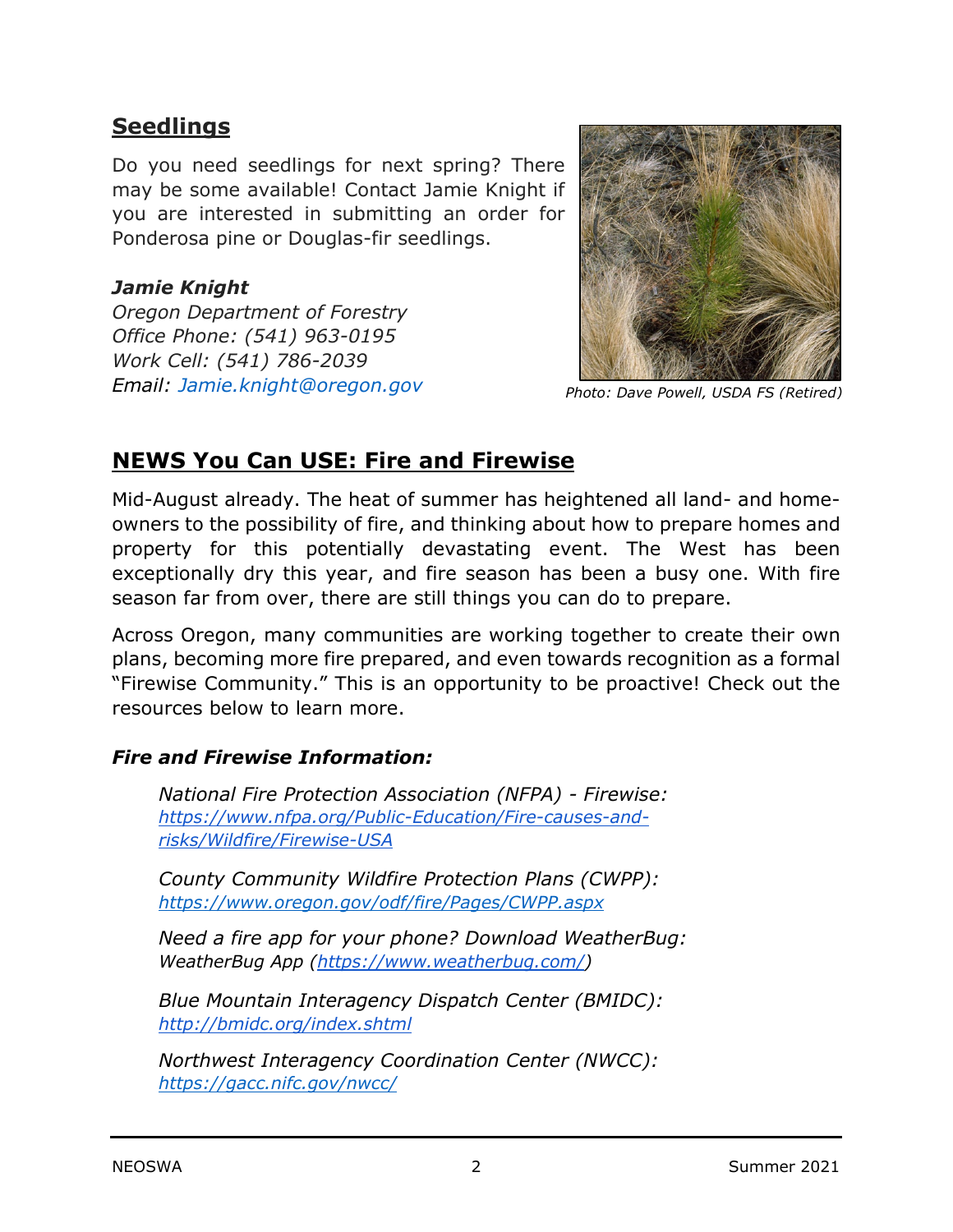# **Drought Update and Implications**

### *Author: Jacob Putney (Adapted from Life on the Dry Side)*

This year has been a dry one and has created drought conditions throughout the West. But what does that mean for our trees and forests? Unfortunately, only time will tell. Drought is characterized as a prolonged period of low precipitation and is often combined with periods of elevated temperatures. This combination leads to moisture stress in trees and has the potential to directly induce mortality. Additionally, periods of extended drought can make trees more susceptible to insect or pathogen outbreaks and increase fire risk.

Common symptoms are reduced root and stem growth, premature leaf loss, producing an abnormally high number of cones/seeds (or "stress crop"), and branch- and top-dieback. Dead branches and tops, thin crowns, and red foliage, particularly in irregular patterns, are common indicators. Most often, damage isn't observed until one or more years after the drought occurred.



#### *Management Options*

Maintaining adequate stocking levels, tree health and vigor, and controlling competing vegetation are all good steps to minimize drought stress-related damage. Within mixed-conifer forest types (multiple trees species present), favoring drought-tolerant species while removing less drought-tolerant species, can help improve resilience.

### *Drought Stress Mitigation Summary* 1. Select native/local species appropriate site and soil conditions 2. Thin stands to appropriate stocking levels based on forest type, site productivity, and tree size(s)

- 3. Avoid mechanical damage and soil Avoid inechanced damage and soll and soll of Favor drought-tolerant species compaction around tree root zones
- 4. Control competing vegetation in young, planted stands
- 5. Remove dying trees when and where appropriate
	-

*Source: Oregon Department of Forestry*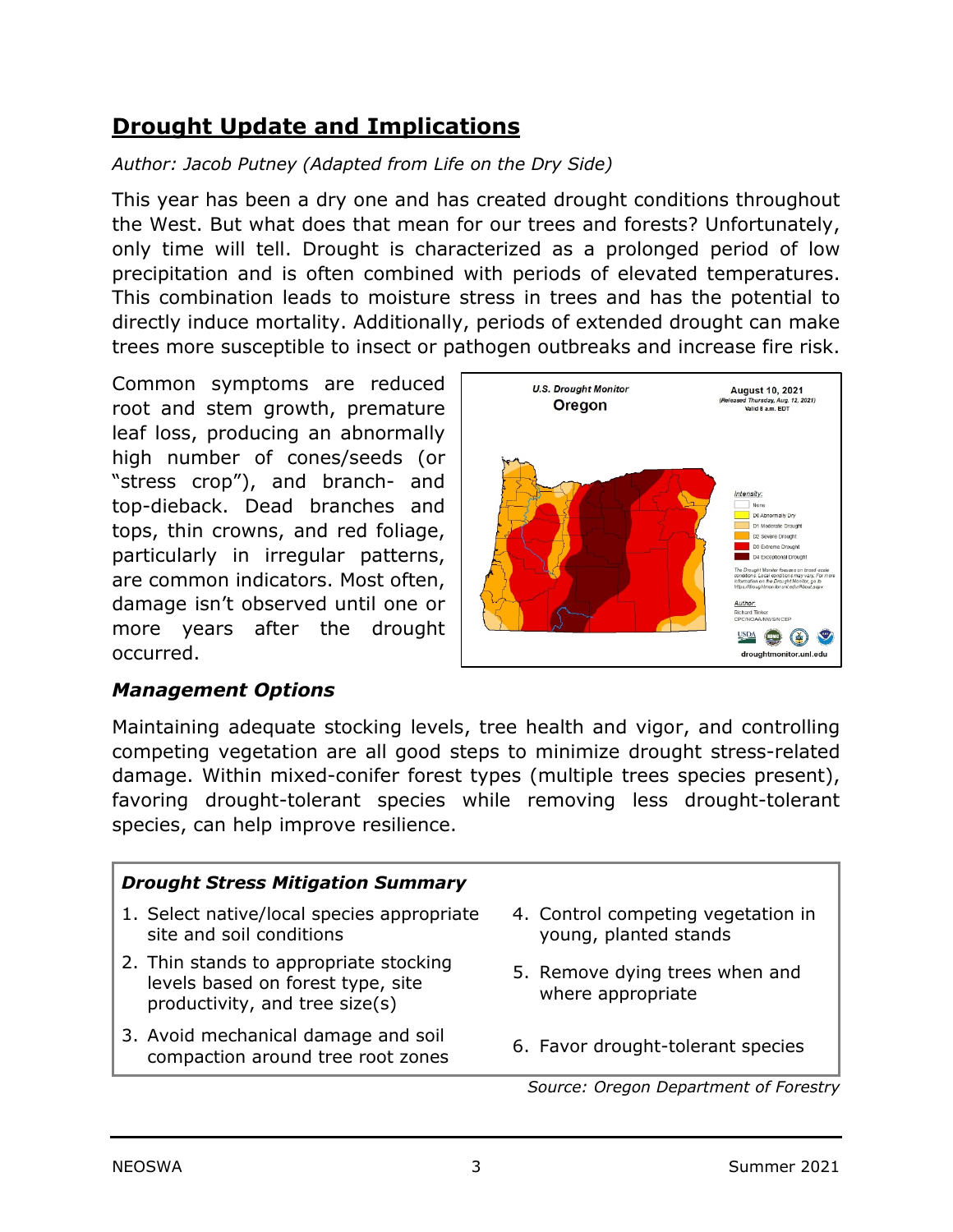## **Baker Resource Coalition**

### *2021 Summer Intern Program*

For the past three summers, the Baker Resources Coalition (BRC) has organized a summer internship program for high school students with the goal of providing career technical experience related to natural resources. These paid interns complete projects on local landowner's property, as well as assist with programs like Baker Summer Academy and a monitoring project on the Wallowa-Whitman National Forest.

The summer intern program is organized through partnerships involving several Coalition members. This summer, the program was organized and implemented with the help of the Baker Technical Institute, Baker 5J School District, Anthony Lakes Mountain Resort, Oregon Trail Preservation Trust, Powder Basin Watershed Council (PBWC), Whitman District of the Wallowa-Whitman National Forest, and several landowners. The project hosts are the backbone of the program overseeing the day-to-day work on the property they manage, while sharing their knowledge and experience. The 2021 interns were recruited from Eastern Oregon University (Sustainable Rural Systems Major), Baker High School, and North Powder High School. Benjen Lilly, EOU Student, served as the Field Project Manager and high school interns were: Brooke Allen, Keanna Bingham, Silas Carter, and Jordan Mills.

For more information:<https://www.bakerresources.com/future-generations>

# **NEOSWA Recognition**

At the first annual Oregon Family Forest Convention, a joint conference between the Oregon Small Woodlands Association (OSWA) and Oregon Tree Farm System (OTFS), several of our members were recognized. Congratulations to our members!!!

*Outstanding Chapter Volunteer – Steve Edwards Union Country Tree Farmer of the Year – Allison & Maurizio Valerio*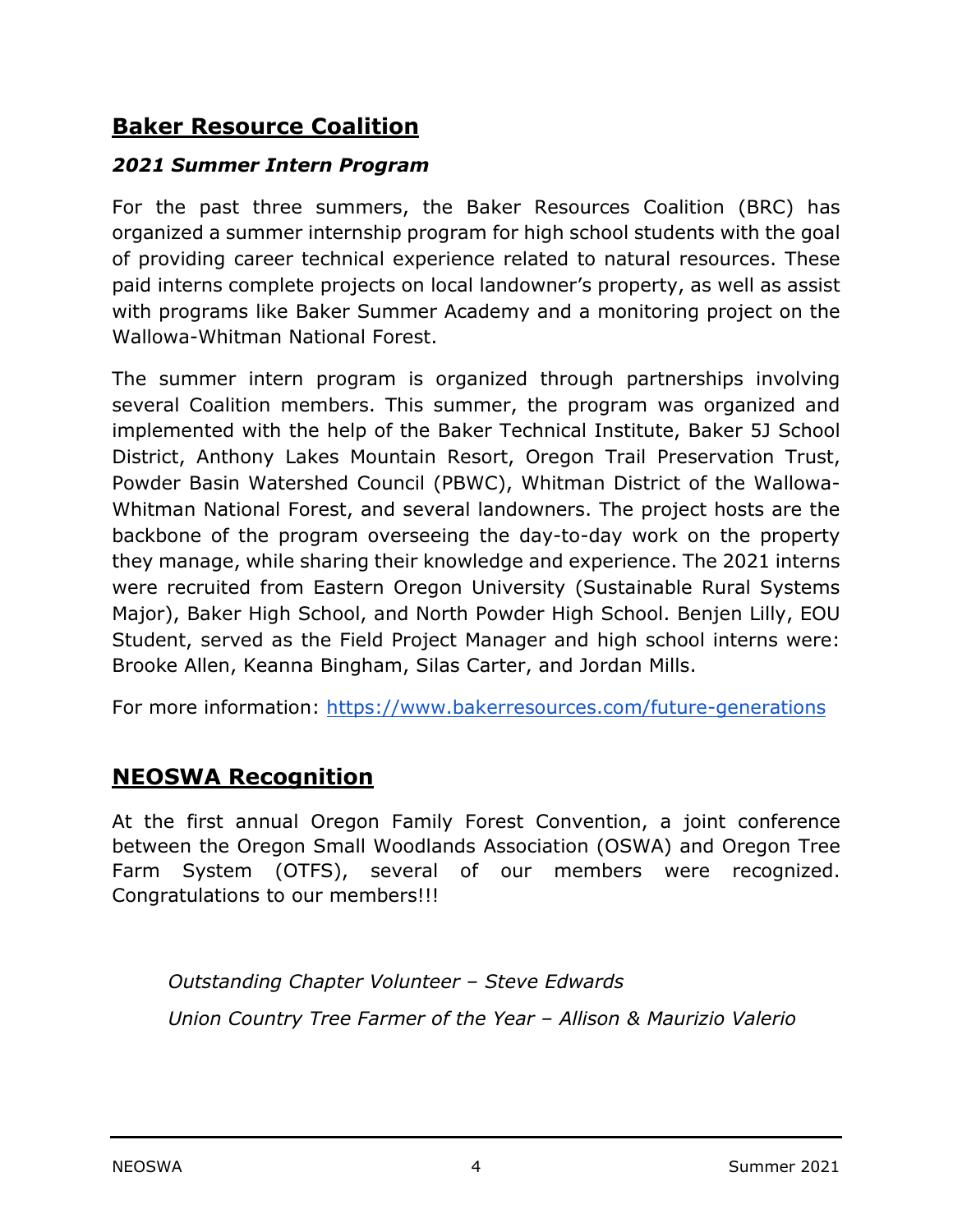### **Event Calendar**

| Date &<br><b>Time</b> | <b>Event</b>                                                                          | <b>Details &amp; Location</b>                                                                                                                                                                                                                                                                                                                                                                                                                         |
|-----------------------|---------------------------------------------------------------------------------------|-------------------------------------------------------------------------------------------------------------------------------------------------------------------------------------------------------------------------------------------------------------------------------------------------------------------------------------------------------------------------------------------------------------------------------------------------------|
| Sept. 2<br>$6:00$ PM  | <b>NEOSWA</b><br><b>Board Meeting</b>                                                 | Baker Co. Fairgrounds, Small Meeting Room, Baker City<br>Board Meeting. All members are welcome.                                                                                                                                                                                                                                                                                                                                                      |
| Sept. 2<br>7:00 PM    | <b>NEOSWA</b><br><b>Member Meeting</b>                                                | Baker Co. Fairgrounds, Small Meeting Room, Baker City<br>All member meeting. An invited guest speaker will provide an overview of fire<br>preparedness and an introduction to the Firewise program.                                                                                                                                                                                                                                                   |
| Oct. 23<br>All Day    | Mapping and<br>Compass Course<br>Women Owning<br><b>Woodlands Network</b><br>(WOWNet) | Location TBD<br>All Women Invited! Women Owning Woodlands Network is an OSU Extension<br>О<br><b>POSTPONED</b><br>У<br>$\mathsf{p}$<br>Unfortunately, this event has been postponed until Spring 2022.<br>carculate ulstance/area, monitor issues/changes, and integrate data you<br>collect into a land management plan. This class is for landowners of all skill<br>levels, with or without smartphones/tablets or cell service at their property. |
| Spring                | 2022 NEOSWA<br>Annual Meeting and<br>Tour                                             | <b>Location TBD</b><br>Plans are currently underway to begin hosting a Chapter Annual Meeting and<br>Tour. Stay tuned for more details.                                                                                                                                                                                                                                                                                                               |
| Spring                | <b>Tree School East</b><br><b>OSU Extension</b>                                       | Tentatively planned to be held at Baker City High School, Baker City<br>One-day mini-college hosted by OSU Extension. More details to come.                                                                                                                                                                                                                                                                                                           |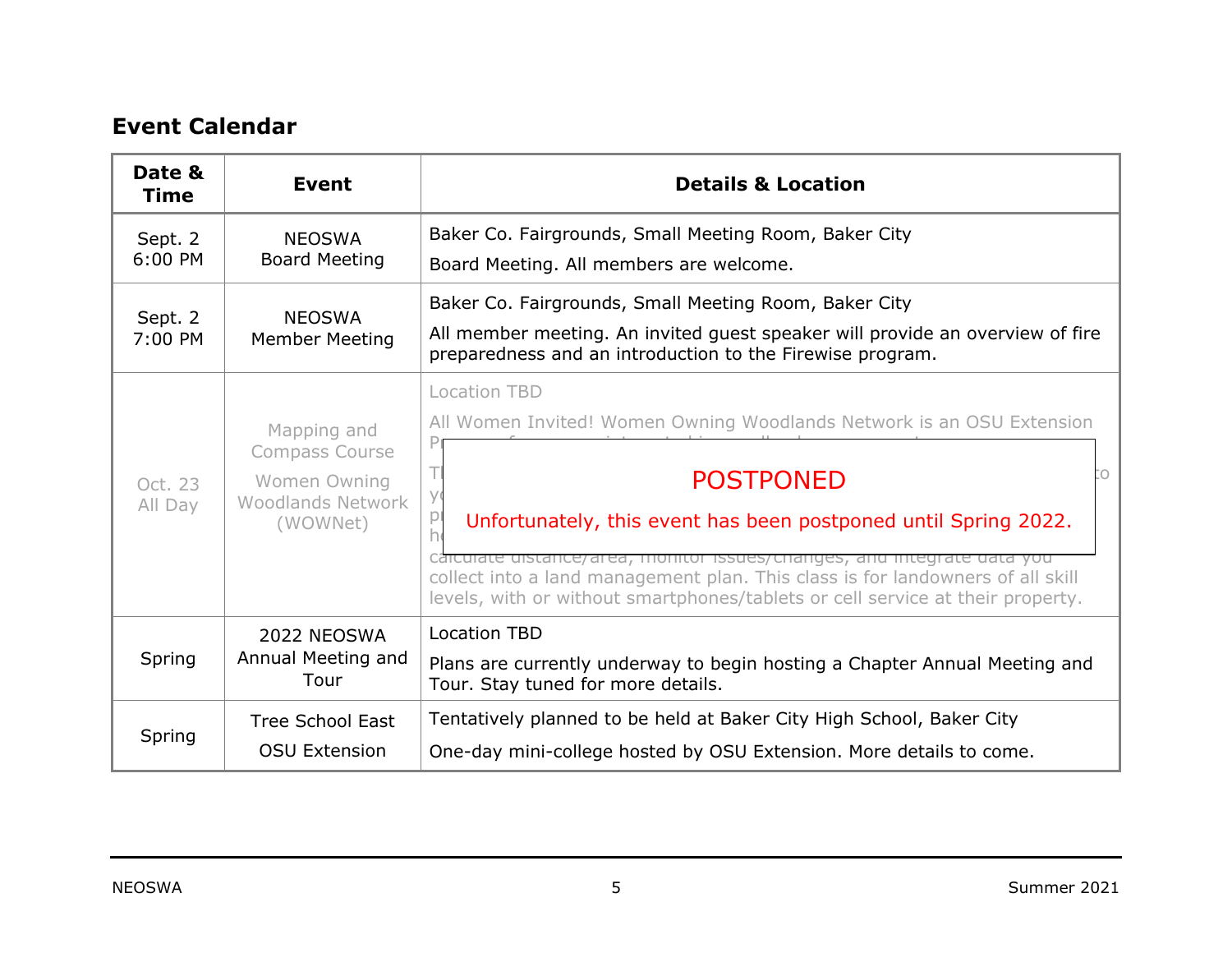### **Notes from the Board**

#### *Board Elections - June 10th, 2021*

Debi Lorence, President Maurizio Valerio, Vice-President Randy Guyer, Treasurer Jacob Putney, Secretary

#### *Business Items*

- The Baker County Chapter (formerly Baker County Private Woodlands Association) was expanded and renamed to include other counties in Northeast Oregon without formal Chapters. The newly reformed Chapter is now called the Northeast Oregon Small Woodlands Association (NEOSWA) and includes Baker, Grant, Union, and Wallowa Counties.
- The Board drafted and adopted Bylaws for this new Chapter.
- NEOSWA plans to begin hosting monthly meetings on the first Thursday of the month starting September 2nd at 7:00 PM. Board meetings will be held the first Thursday of every-other month starting September 2nd, with the Board meeting to be held just prior to the member meeting at 6:00 PM.
- We do have two vacant positions on our Board. It would be great to have some folks join from each County we represent. For instance, we currently have Baker (Debi, Jacob, and Randy) and Union (Maurizio) Counties, but would like to invite interested members from Grant and Wallowa Counties.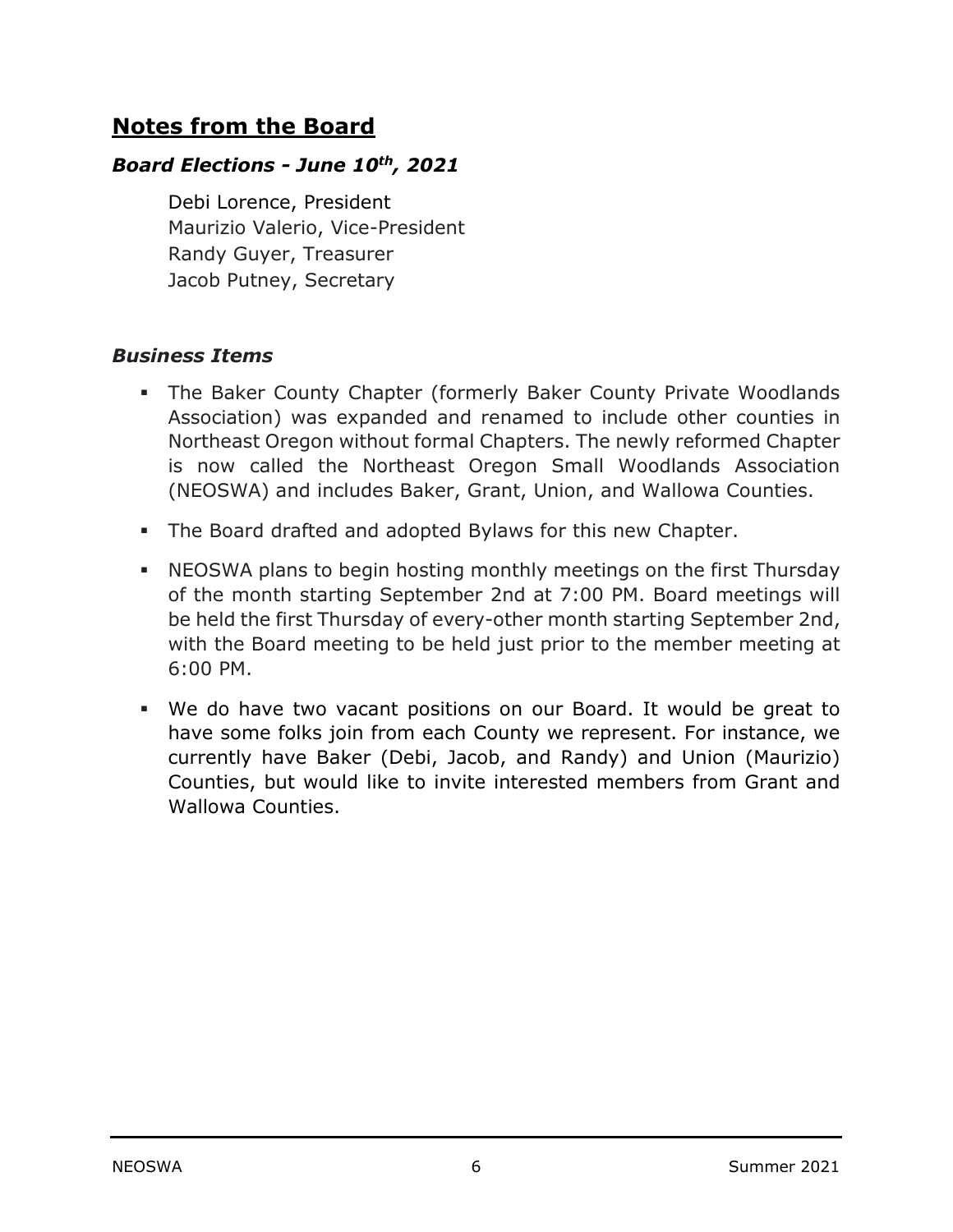### **NEOSWA Leadership**

Debi Lorence, President [debilorence@gmail.com](mailto:debilorence@gmail.com)



Randy Guyer, Treasurer [randy@guyercpa.net](mailto:randy@guyercpa.net)



#### Maurizio Valerio, Vice-President [maurizio.valerio@gmail.com](mailto:maurizio.valerio@gmail.com)



Jacob Putney, Secretary [jacob.putney@oregonstate.edu](mailto:jacob.putney@oregonstate.edu)



*VACANT*, Membership Chair *VACANT*, Newsletter Editor(s)

# **Classifieds**

Do you have something to sell or rent? We invite members to submit appropriate items to be listed in this section of the newsletter. If you are interested in listing an item, please submit a photo and description to Jacob Putney [\(jacob.putney@oregonstate.edu\)](mailto:jacob.putney@oregonstate.edu) and it will be listed in the next issue of the newsletter.

### **Newsletter Distribution**

*The Blue Mountain Forester* will be distributed either by email or mail, depending on what information we have on file. Additionally, the newsletter will be posted on our website (coming soon). If you would like to change how you receive this newsletter, please send your preference to Jacob Putney [\(jacob.putney@oregonstate.edu\)](mailto:jacob.putney@oregonstate.edu). Note, email is the quickest (and cheapest!) way to receive information from the Chapter.